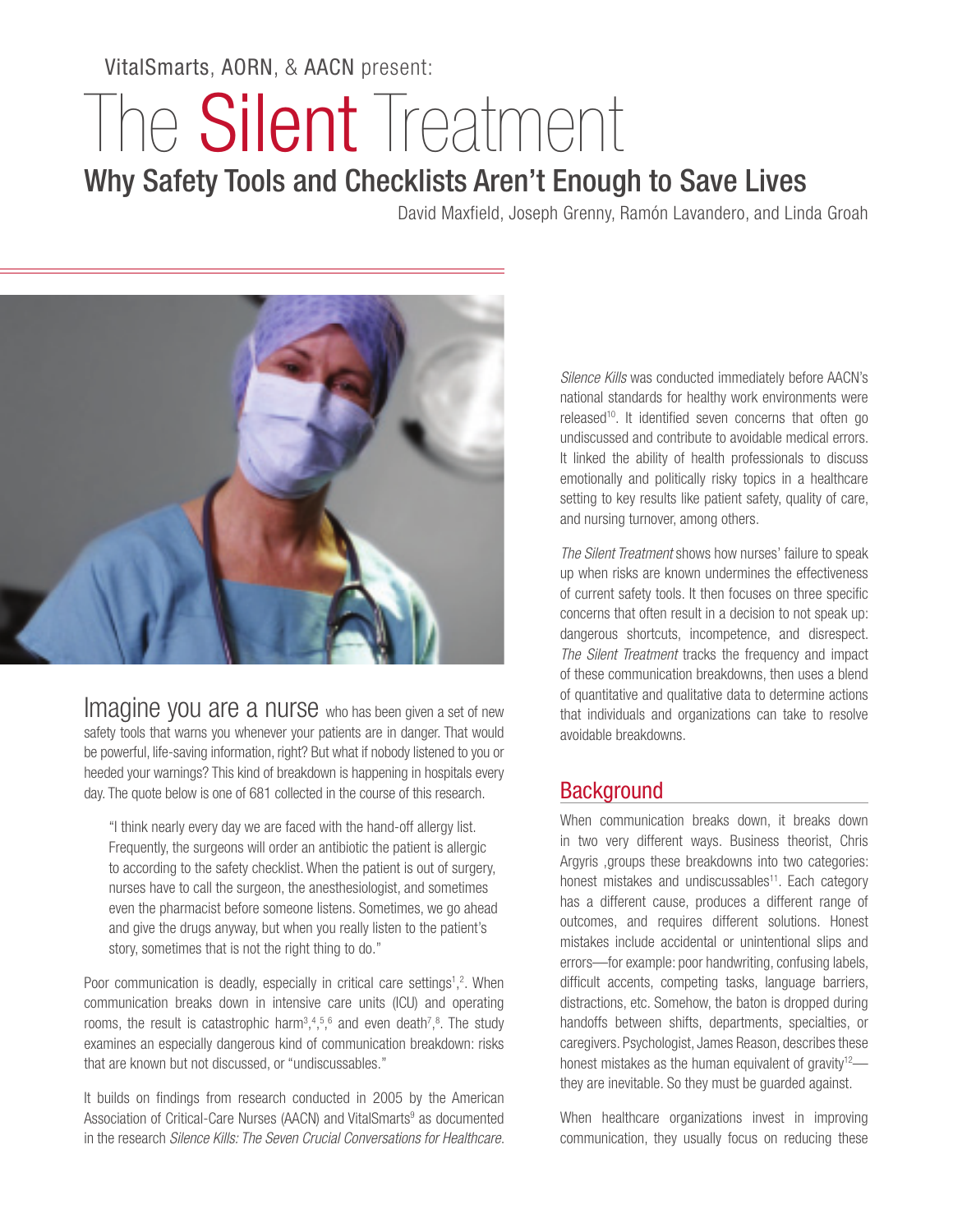honest mistakes. They implement handoff protocols, checklists, computerized order entry systems, automated medication dispensing systems, and other similar solutions all aimed at doing away with these unintentional slips and errors. These improvements are absolutely essential but they fail to address the second category of breakdowns, the undiscussables.

When people know of risks and do not speak up, the breakdown feels more intentional. Someone knows, or strongly suspects, that something is wrong, but chooses to ignore or avoid it. He or she may attempt to speak up but quits when faced with resistance. It's not a slip or error; it's a calculated decision to avoid or back down from the conversation. Information-based solutions like protocols, checklists, and systems don't do much to solve the breakdowns in this second category. The literature on organizational silence<sup>13</sup>,<sup>14</sup> suggests that solving undiscussables will require deeper changes to cultural practices, social norms, and personal skills.

*The Silent Treatment* examines these calculated decisions to not speak up. It tracks how risks that are known but not discussed undermine many current safety tools. It documents the frequency and impacts of these discussions, and shows how individuals and organizations can make undiscussables discussable.

### Study Design and Sample

Two survey instruments were employed: a Story Collector and a Traditional Survey. The Story Collector generated rich, qualitative data; the Traditional Survey produced purely quantitative data.

Convenience sampling was used for both instruments. Members of the AACN and the Association of periOperative Registered Nurses (AORN) were invited via e-mail to participate in the study. The e-mail invitation included an online link that assigned respondents to one of the two instruments. The Story Collector was completed by 2,383 registered nurses, of whom 169 were managers; The Traditional Survey was completed by 4,235 nurses, of whom 832 were managers.

Story Collector: This survey instrument asked respondents to share actual incidents—stories that described times when they were personally unable to speak up or get others to listen. The data obtained through the Story Collector is similar to what researchers otherwise might gather from interviews, but with several differences. First, the Story Collector methodology can reach more people than interviews allow. Second, Story Collector questions are standardized and presented in writing, so interviewer bias is eliminated. Third, respondents write their own responses, so transcription errors are eliminated. Fourth, people generally do not share more than a couple stories in writing—fewer than what a researcher might generate from an interview, so less data is collected from each respondent.

**Traditional Survey:** This survey instrument was a more traditional Likert-scale questionnaire. It collected quantitative data related to three concerns: dangerous shortcuts, incompetence, and disrespect. Respondents were asked how often they face these concerns within their immediate work group, how they handle these concerns, and how these concerns have impacted patients on their units. In addition, the instrument included questions that explored personal, social, and structural sources that could influence how dangerous shortcuts, incompetence, and disrespect are handled.

### Safety Tools and Organizational Silence— Story Collector Findings

The Story Collector listed four survey safety tools that are intended to prevent unintentional slips and errors (Universal protocol checklist<sup>15</sup>, WHO checklist<sup>16</sup>, SBAR handoff protocol<sup>17</sup>, and druginteraction warning systems). The respondents (nurses) were then asked how often they had been in situations where one of these tools worked—where it warned them of a problem that otherwise might have been missed and harmed a patient.

As noted in the chart below, 85 percent (2,020) of the nurses said they had been in this situation at least once, and 29 percent (693) said they were in this situation at least a few times a month. These results strongly confirm that safety tools work. Operating rooms and ICUs are fast paced, complex, and full of disruptions. Checklists, protocols, and warning systems are an essential guard against unintentional slips and errors.

However, the Story Collector data documented that the effectiveness of these safety tools is being undercut by undiscussables: 58 percent (1,403) of the nurses said they had been in situations where it was either unsafe to speak up or they were unable to get others to listen. And 17 percent (409) said they were in this situation at least a few times a month.

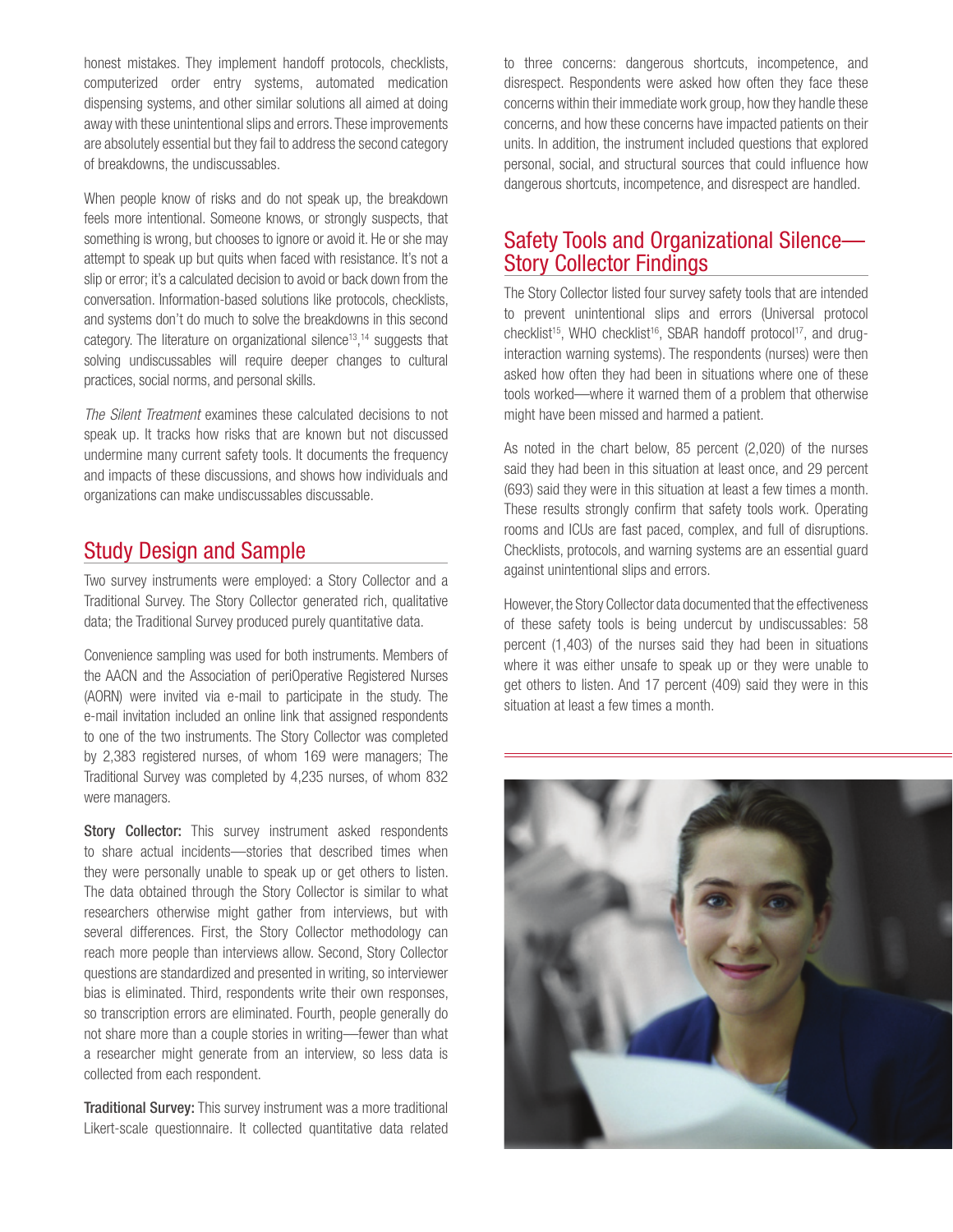

The nurses who indicated they experienced these undiscussables were asked to describe the incident in some detail, and were given the following prompt:

Please describe a specific incident when a tool warned you about a possible problem, but it was either hard to speak up or hard to get others to listen and act. We want to understand what happened. Please relate this incident as if you were telling us the whole story from beginning to end. What kind of tool/checklist/warning system were you using? What was the possible problem you discovered? Who did you need to convince and collaborate with to solve it? What did you do? How did they react? What made it difficult? What happened in the end? What conclusions did you draw as a result?

Each nurse then rated the incident he or she had described using three dimensions:

- Permanence: Was this experience a one-time event, or is it part of a continuing pattern in how people treat each other in your work environment?
- Pervasiveness: Was this experience isolated to only one part of your work life (for example, experienced with just one physician, one caregiver, one manager, one patient, or one kind of problem) or is it widespread across all areas of your work?
- Lack of Control: When incidents like the one you just described happen, does it feel as if they are out of your

control, or do you feel able to solve them or prevent them from happening again in the future?

Using this tool, the study documented 608 incidents, averaging 128 words each. Of these self-described incidents, 8 percent represented patterns that were described by the respondent as permanent, pervasive, and beyond his or her control—what the current study refers to as "triple negatives." Triple negatives represent the kinds of communication breakdowns that systematically prevent safety tools from protecting patients.

All of the triple negatives were high-stakes incidents because they involved a risk to patient safety. Three quarters of the incidents involved confronting physicians, two thirds involved standing up to a group, and half involved disrespect, threats, and anger.

Below are three examples of the triple negative incidents:

- "A special graft was ordered and due to arrive at 10:00. The surgeon insisted the day before he had to have this particular graft. The day of surgery the graft was not yet physically in the building but the surgeon insisted we put the patient to sleep. My stand was that unless you were prepared to use something else we should wait until it arrived. All of our checklists and protocols require that all implants and necessary items are available before the case begins. The surgeon said he would [get the graft] if necessary. I felt we were jeopardizing patient care, setting a poor example to the staff and why do we go through all these things in the first place?"
- "As a cost saving measure, the institution I worked for looked for the lowest priced generic item, so the same medication ordered looked different every time you dispensed it. The bin on the shelf might have four different shaped and colored vials all labeled as the same item. I took one of the administrative safety people through our medication room to show them how easy it was to make an error when no two vials of the same medication looked the same. After that we saw much less substitution and greater consistency."
- "Inserting central line at bedside in ICU. Used checklist but surgeon refused maximal sterile barrier and in fact, ridiculed me and hospital staff for instituting (this precaution) when there is no 'proof' it works. Hospital does not allow RN to stop procedure so it was inserted without maximal sterile barrier."

The incidents above capture the kinds of high-stakes and emotional differences of opinion that occur within operating rooms and ICUs. These differences become dangerous when they become undiscussable.

### Three Undiscussables: Traditional Survey Findings

As noted earlier, the 2005 *Silence Kills* study examined seven concerns that often go undiscussed, and linked the ability to discuss these emotional, risky topics to key results such as patient safety, quality of care, and nursing turnover.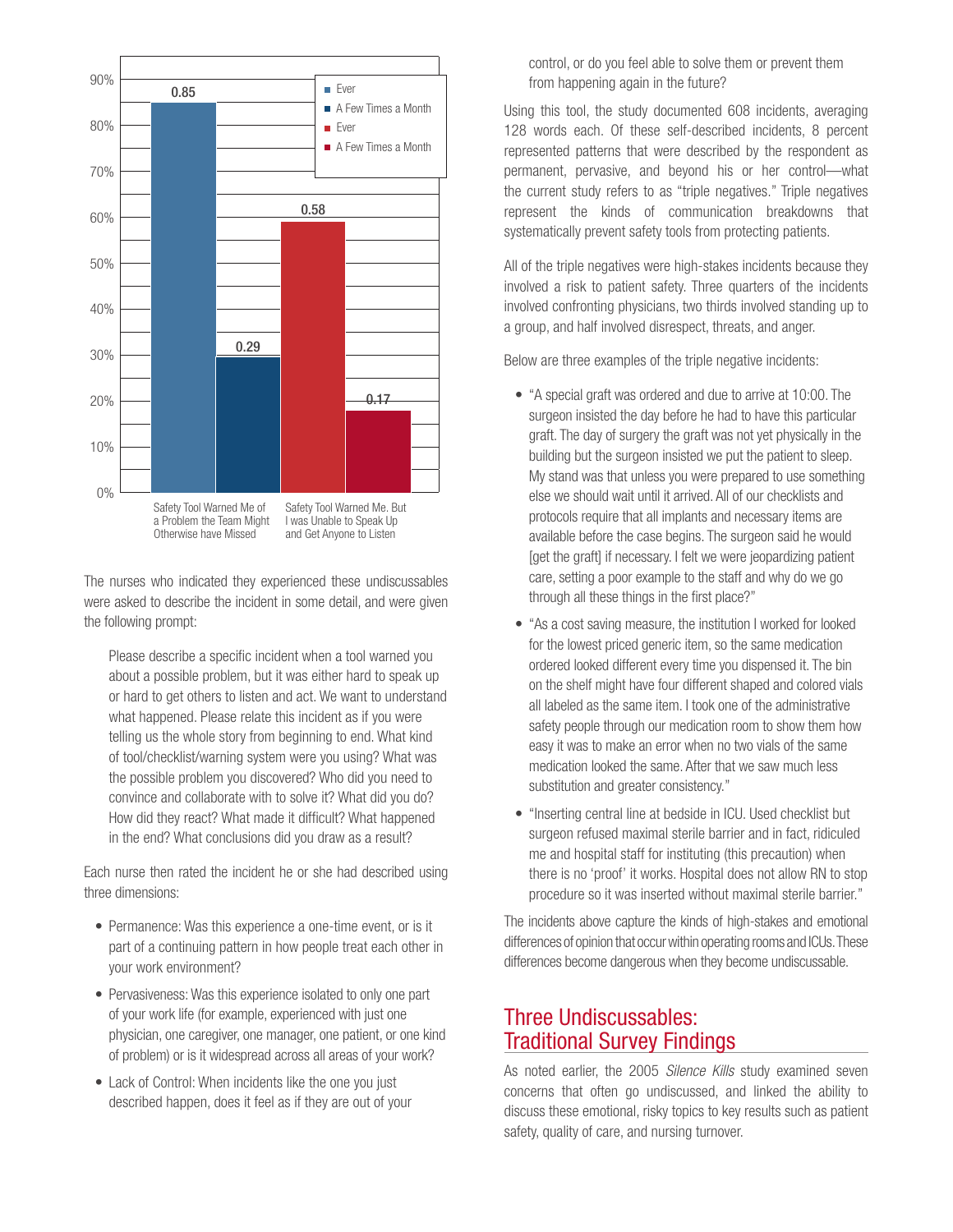The 2010 study examines three of the seven concerns found in the 2005 study, using the same Likert-scale survey items. These three concerns—dangerous shortcuts, incompetence, and disrespect are not necessarily prompted by any of the safety tools examined with the Story Collector. Instead, they tend to emerge over time, as people observe each other on the job. Findings from nonsupervisory nurses who completed the current study's Traditional Survey are summarized below:

### Concerns about dangerous shortcuts.

- a. Shortcuts are common.
	- 84% work with people who "take shortcuts that could be dangerous for patients (for example, not washing hands long enough, not changing gloves when appropriate, failing to check armbands, forgetting to perform a safety check)."
- b. Shortcuts are dangerous.
	- 34% say that these dangerous shortcuts have led to near misses.
	- 27% say shortcuts have affected patients, but without harm.
	- 26% say shortcuts have harmed patients.
- c. Shortcuts are often left undiscussed.

*Silence Kills: The Seven Crucial Conversations For Healthcare* found that seven categories of conversations are especially difficult and, at the same time, especially essential for people in healthcare to master. These seven conversations include: broken rules (including dangerous shortcuts), mistakes, lack of support, incompetence, poor teamwork, disrespect, and micromanagement. The study showed that a majority of healthcare workers regularly see colleagues take dangerous shortcuts, make mistakes, fail to offer support, or appear critically incompetent. Yet the research reveals fewer than one in ten speak up and share their full concerns.

- 41% have spoken to their manager about the person whose shortcuts create the most danger to patients.
- 17% have spoken to the person taking the dangerous shortcuts, but haven't shared their full concerns.
- 31% have spoken to the person taking the dangerous shortcuts, and shared their full concerns.

### Concerns about incompetence.

- a. Incompetence is common.
	- 82% work with people who "are not as skilled as they should be (for example, they aren't up-to-date on a procedure, policy, protocol, medication, or practice or are lacking basic skills)."
- b. Incompetence is dangerous.
	- 31% say that incompetence has led to near misses.
	- 26% say incompetence has affected patients, but without harm.
	- 19% say incompetence has harmed patients.
- c. Incompetence is often left undiscussed.
	- 48% have spoken to their manager about the person whose missing competencies create the greatest danger to patients.
	- 11% have spoken to the person, but haven't shared their full concerns.
	- 21% have spoken to the person, and have shared their full concerns.

### Concerns about disrespect.

a. Disrespect is common.

- 85% work with people who "demonstrate disrespect (for example, are condescending, insulting, or rude or yell, shout, swear, or name call)."
- b. Disrespect causes problems.
	- 46% say that disrespect undercuts respect for their professional opinion.
	- 19% say that disrespect makes them unable to get others to listen.
	- 20% say that disrespect is making them seriously consider leaving their job or profession.
- c. Disrespect is often left undiscussed.
	- 49% have spoken to their manager about the person whose disrespect has the greatest negative impact.
	- 16% have spoken to the person who is demonstrating disrespect, but haven't shared their full concerns.
	- 24% have spoken to the person who is demonstrating disrespect, and shared their full concerns.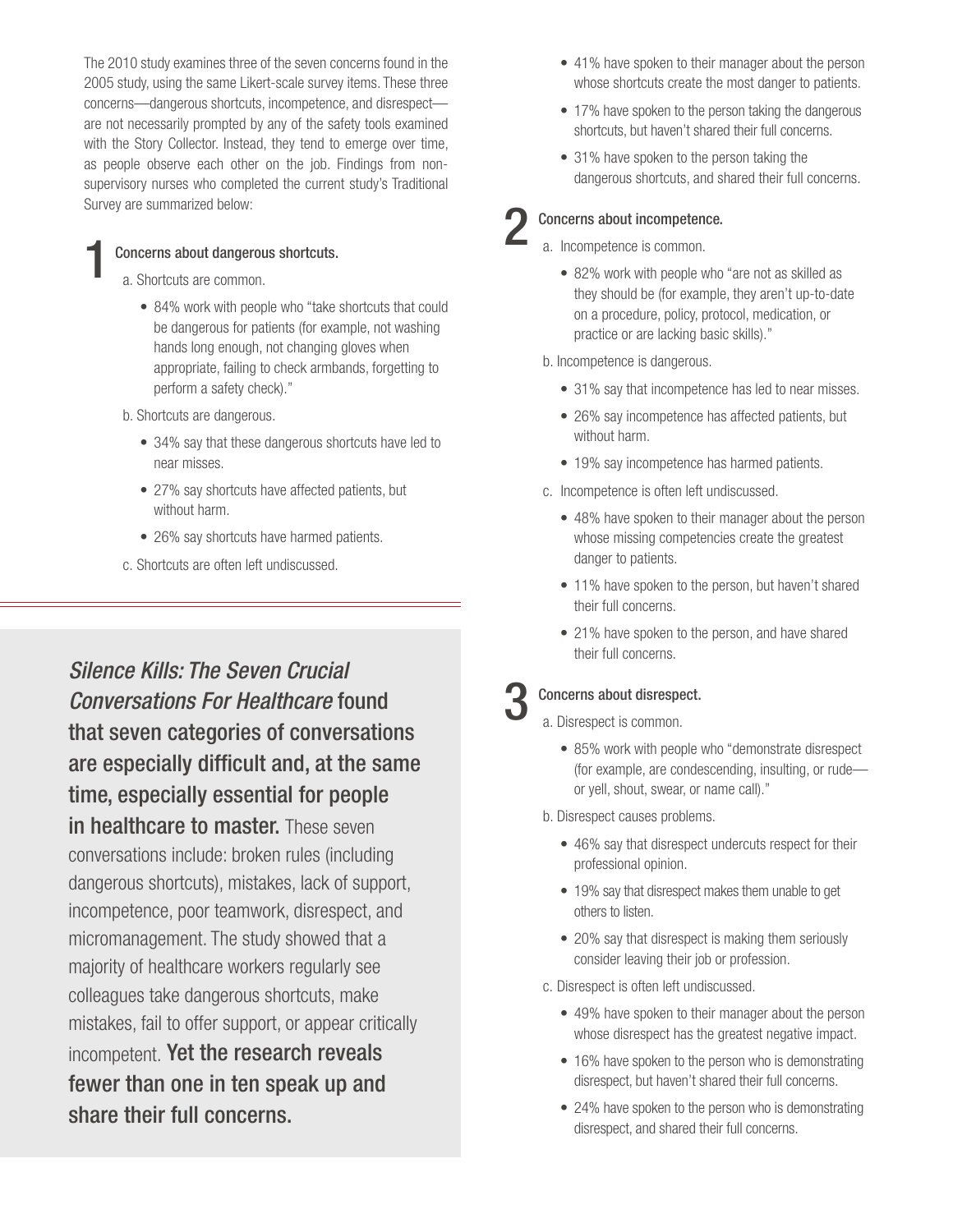The data presents a convincing case. Organizational silence leads to communication breakdowns that harm patients.

- 1. More than four out of five nurses have concerns about dangerous shortcuts, incompetence, or disrespect.
- 2. More than half say shortcuts have led to near misses or harm.
- 3. More than a third say incompetence has led to near misses or harm.
- 4. More than half say disrespect has prevented them from getting others to listen to or respect their professional opinion.
- 5. Fewer than half have spoken to their managers about the person who concerns them the most.
- 6. And fewer than a third have spoken up and shared their full concerns with the person who concerns them the most.

The data also shows that nurses are more likely to take their concerns to their managers than they are to speak directly to the person they are concerned about. Since working through the hierarchy is often assumed to be the appropriate way to address a problem, it is important to examine how well this strategy works.

### Results from Nurse Managers

The responses from the 832 nurse managers who completed the Traditional Survey were reviewed separately from the nonsupervisory nurses. A surprising finding was that managers do not appear to be a reliable path for resolving concerns about dangerous shortcuts, incompetence, or disrespect.

Only 41 percent of the nurse managers reported that they had spoken up to the person whose dangerous shortcuts create the most danger for patients. Equally troubling is that only 28 percent had spoken up to the person whose missing competencies create the most danger for patients, and only 35 percent had spoken up to the person whose disrespect has the greatest negative impact.

The data above comes from the nurse managers, themselves. They admit their failure to address these important patient safety issues. The Story Collector data provides dramatic confirmation from the subordinate's perspective.

• "During the surgical safety checklist, we realized the permit and the scheduled surgery did not match (wrong side). We tried to stop the doctor (plastic surgeon) and he said the permit was wrong. The patient was already asleep and he proceeded to do the wrong side against what the patient had verified, which had matched the permit. We could not get any support from the supervisor or anesthesiologist. The surgeon completed the case. Nothing was ever done. "We felt awful because there was no support from management to stop this doctor. What is the point of having a checklist when it is not consistently followed? We felt absolutely powerless to being an advocate for the patient."

• "A cardiovascular surgeon was putting in an arterial line at the bedside. We have a checklist that must be completed for line placement that includes full barrier, washing hands, etc. The M.D. refused the sterile gown, mask, hat, and drape, and used only sterile gloves. The nurse offered the full barrier again telling him that all lines were put in with full barrier in our unit. He continued with the procedure. The bedside nurse did not feel empowered to stop the procedure. She later took the problem to the unit manager. No action was taken."

This study shows that taking problems to a manager, and assuming he or she will handle them, doesn't produce the kind of immediate and reliable results needed in healthcare.



### Differences Between 2005 and 2010 Studies

In general, the results from *The Silent Treatment* 2010 study are in line with the *Silence Kills* 2005 data. But there are a few differences that need to be explained. More of the nurses in the 2010 study have concerns about dangerous shortcuts, incompetence, and disrespect; more have seen patients harmed; and more speak up about their concerns. The authors of the 2010 study believe these differences likely stem primarily from the differences in the two samples.

The nurses in the 2010 study were more likely to come from settings where the job demands and patient acuity are higher: 87 percent work in an operating room, recovery room, ICU, cardiology unit, emergency department, or progressive care unit. The nurses in the 2005 study were randomly selected from 13 participating hospitals, and were more likely to work in medical-surgical units.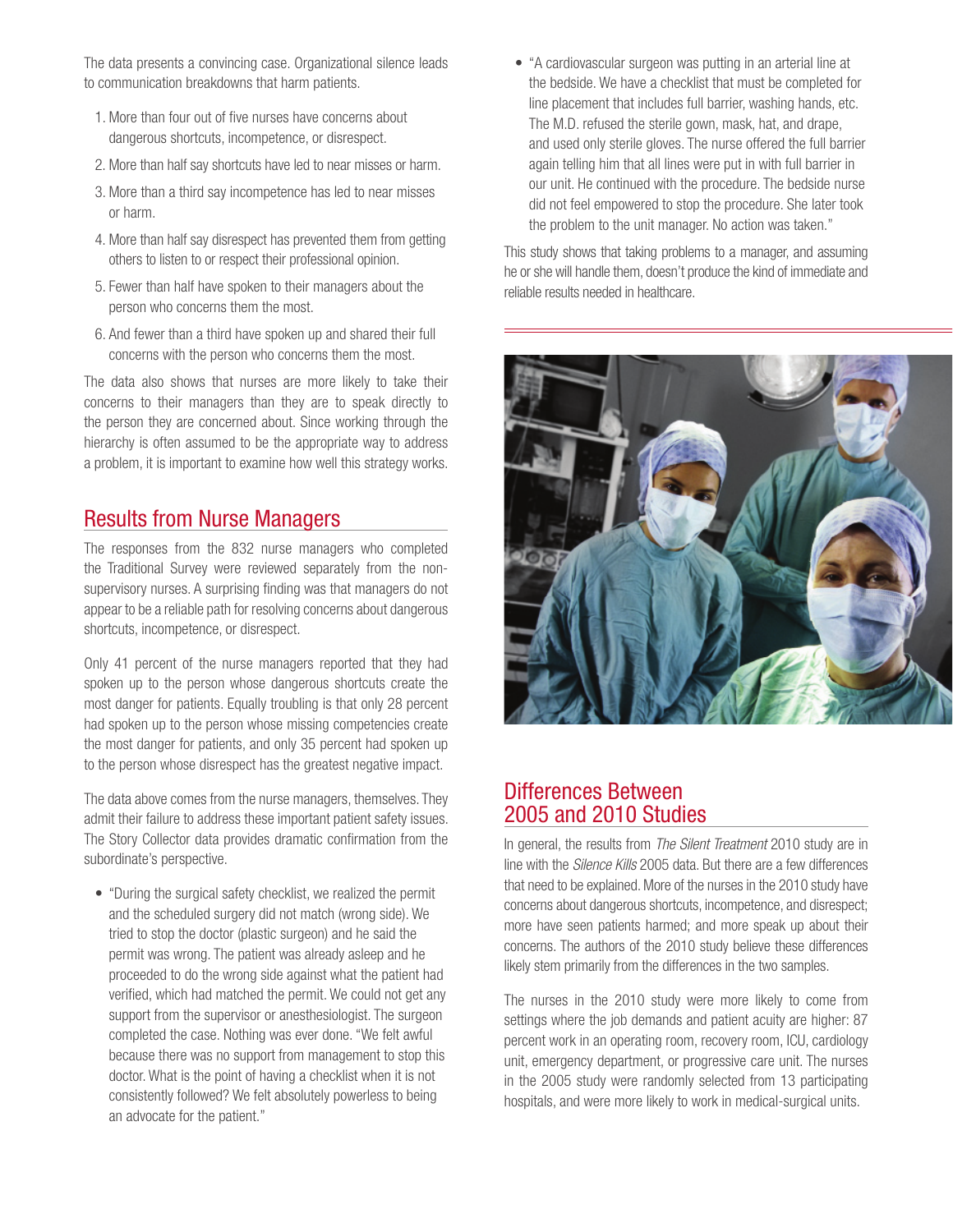When the nurses in the 2010 study were compared to the 2005 nurses who worked in critical care and surgical settings, their levels of concern and patient harm were similar. But there is a hopeful difference in one area.

A much higher proportion of critical care and perioperative nurses speak up in 2010. In 2005, only 10 to 12 percent of nurses spoke up. In 2010, these percentages have improved to between 21 and 31 percent. While these percentages are still unacceptably low, the authors of the 2010 study believe these increases represent real progress and may be due to the increased focus that healthcare organizations have placed on creating cultures of safety.

### Resolving Undiscussables—Learning from Exceptional Nurses

*Silence Kills* found that caregivers who are able to speak up and resolve undiscussables report better patient outcomes, are more satisfied with their workplace, exhibit more discretionary effort, and are more committed to staying in their unit and their hospital.

The findings reported in *The Silent Treatment* show that only a small minority of non-supervisory nurses spoke up when they had a concern related to dangerous shortcuts, incompetence, or disrespect. Only 9 percent spoke up in all three of these situations, and only 14 percent spoke up in two of the three. Given the benefits that come from speaking up, the authors of the current study turned back to the Story Collector data to learn more about how nurses can successfully approach undiscussables.

The literature on positive deviance<sup>18</sup>,<sup>19</sup>,<sup>20</sup> provides helpful insight into this group of nurses. Positive deviants are similar to their peers in most ways: they have similar backgrounds, work in the same environment, and have access to the same resources. Yet they have found a way to succeed in the very circumstances where most of their peers are failing.

The nurses who spoke up—the positive deviants or exceptional nurses—were asked to share a second story, this time a positive one. They were given the following instructions.

Please share one other story with us. Think of a time when you made a positive difference by speaking up. This could be a time when others would have let the situation slide, not recognized its importance, or felt unable to speak up—but you did, and it was important that you did. Describe this incident so we can understand the skills you used. Please relate this incident as if you were telling us the whole story from beginning to end. What was the possible problem you discovered? Who did you need to convince or collaborate with? What did you do? What was it that made you effective? What happened in the end? What conclusions did you draw as a result?

Each exceptional nurse then rated the incident he or she had described using the same three dimensions as before: permanence, pervasiveness, and control.

Using this methodology, the exceptional nurses described 284 incidents in detail, averaging 123 words per incident. Twenty-eight percent of the incidents represented patterns that were described by the respondent as permanent, pervasive, and empowering—what the current study refers to as triple positives. These triple positives are the kinds of communication skills that make undiscussables discussable and protect patients from harm.



Like the triple negatives, these conversations were high stakes differences of opinion where emotions ran high. As the exceptional nurses described how they handled these conversations, several patterns emerged. Below are some of the skills and actions exceptional nurses cited as leading to their success:

### When the issue wasn't urgent, they collected facts, ran pilot tests, and worked behind the scenes.

• "I took the hospital protocol, came up with a worksheet…and included little cheat sheet notes. I had one other nurse use it to start, then I saw what else could improve the worksheet… The form was presented to the staff, and I had many other nurses thanking me."

### They assumed the best, and spoke up. Sometimes it  $\blacksquare$  just takes one person to pave the way.

- "They were opening sterile supplies in one room, covering them, and moving them across the hall to another room. The OR manager knew this was wrong, and stopped the practice after I complained."
- "Staff ratio not safe for acuity of patients. Spoke with charge nurse. She was receptive to talking to administrator. Changes were made to assignment. It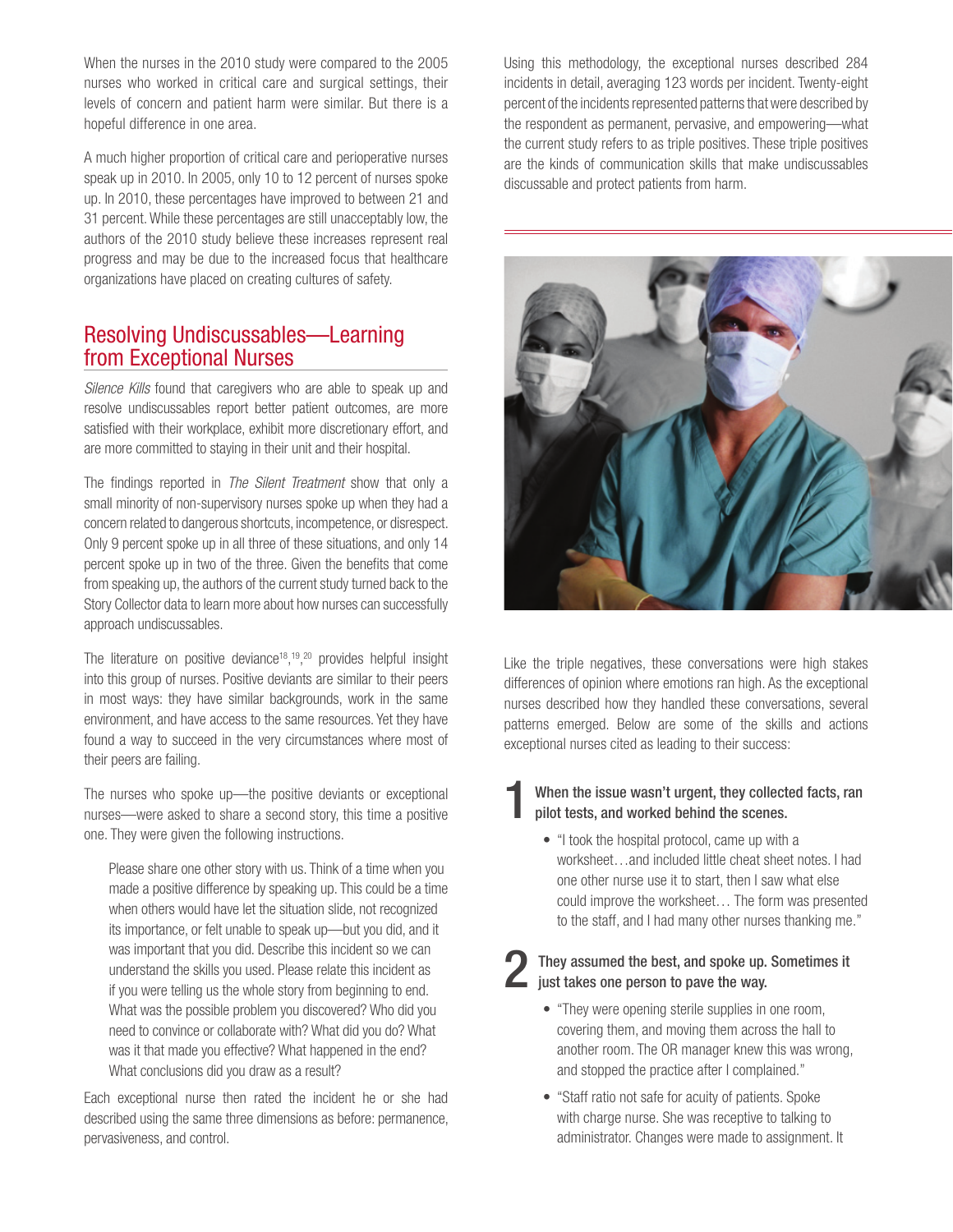is worth the risk to speak up when patient and nurse safety [are] at risk."

### They explained their positive intent—how they wanted to help the caregiver as well as the patient.

- "I asked the surgeon if he had made the patient aware that he was in critical condition and that he would struggle to survive the surgery. He said he had not. I then asked if I could make the patient aware for him. The surgeon agreed by saying, 'If you think you can, then go ahead.'"
- "A nurse was teaching a patient about a medication, misread the name of the medication and had not noted the past medical history thoroughly. She was teaching about a condition the patient did not have, and describing a sound-alike medication the patient was not taking. I called [the nurse] to come out of the room and helped her see the error. She returned to the patient and cleared up the mistaken information. By acting quickly and discreetly, I was able to help her and her patient."

# They took special efforts to make it safe for the caregiver—to avoid creating defensiveness.

- "The surgeon was marking the wrong foot, while talking to the patient about something social . . . I opened the chart to the permit and lightly reminded him we were doing the other foot today . . . Presenting the issue to the surgeon in a nonthreatening manner saved face in front of the patient and made him grateful that I spoke up when I did."
- "[I] described [to a colleague] the potential interaction between an antihypertensive drug and an over-thecounter drug the patient was taking. The colleague had not taken a full history of drug exposures, and was grateful for the reminder, agreed the interaction was important to note, and warned the patient not to take this class of over-the-counter medication."

### They used facts and data as much as possible, often taking the other person into the actual situation.

- "I brought up the labs on the computer, and had them available to show the doctors . . . I was effective because I had the facts at hand."
- "I asked the surgeon if this contrast medium would be a problem. He brushed it off. I approached the rep who brought in some of the kypho materials needed for the procedure. He thought there may be a problem. The surgeon was approached again. There was no literature available. The surgeon called the radiologist . . . Anesthesia was also consulted. The pharmacy was called. The result was that the contrast was not the same, but that Benadryl was given as a precaution."

### They avoided telling negative stories or making accusations.

• "A mistake does not mean a bad practitioner . . . not correcting a mistake does."

### 7 They diffused or deflected the person's anger and emotion.

• "He looked at me and said, 'You've been drinking the corporate Kool-Aid . . . and lost your common sense.' I tried very hard to avoid taking his statement personally, and laughed it off . . . I saw the surgeon in the hallway about an hour later and expanded the joke to include more than Kool-Aid…We both had a laugh."

Two behaviors were notable by their absence in the Story Collector data: none of the exceptional nurses tried to use threats to influence the physicians and other caregivers, and none showed their frustration or anger. These nurses kept their feelings and emotions in check.

The stories the exceptional nurses tell make it clear that skills alone are not enough. Many of the stories show the extraordinary courage it takes to step up to these conversations. When caregivers fail to voice their concerns, it's easy to accuse them of bystander apathy. But apathy is the wrong word. It's more like bystander agony. These exceptional nurses were desperate to speak up, but often believed that voicing their concerns would violate norms, accepted practices, and even rules.

Below are themes that reveal elements that helped these exceptional nurses overcome their concerns about speaking up:

### 1They had spoken up sometime in the past, and a patient had been protected.

- "[During] pre-op screening before taking a patient to surgery, I have discovered discrepancies between the consent form and what the patient says. The surgeons never want to go back after their initial visit. I feel very good advocating for the patient. All they have is me and I will not let them down. There is nothing more important than the patient being safe and confident that they understand their procedure."
- "The surgeon . . . was at a dinner party and was very vocal about how much trouble I would be in if he had to come back for no reason. He came back and took the patient into surgery. The leg had occluded. I was never so nervous about the outcome, and was so relieved to have been correct."

2 A patient had already been harmed, and the incident was being reviewed.

• "The patient died five days later. We did an RCA (Root Cause Analysis) on this case, and it revealed that the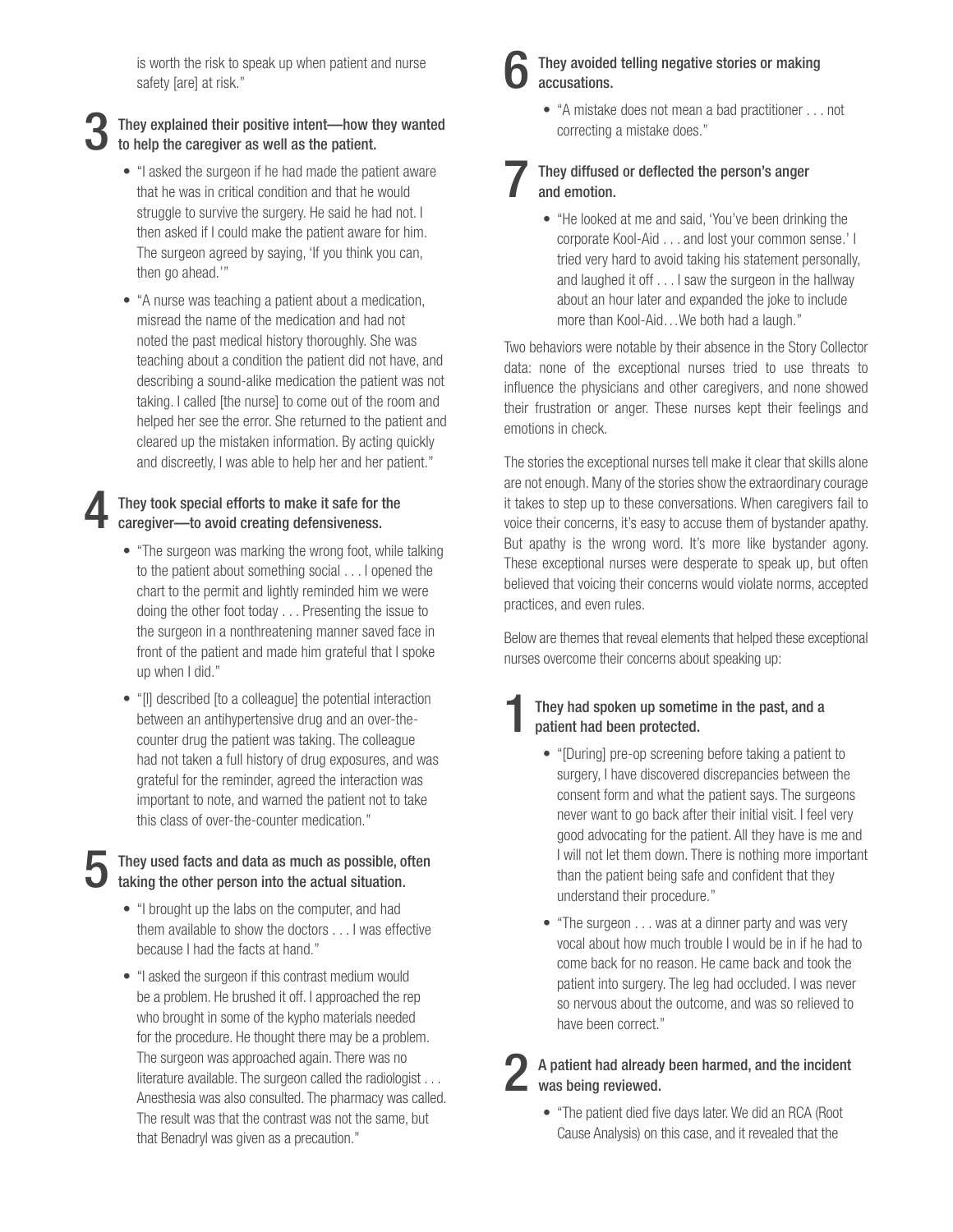multiple surgeons attending this patient had not had any direct communication with one another—just paper consults . . . The VP of Medical Staff . . . was very helpful . . . I also received support from the Chief of Surgery. I felt very supported by the Chief Nurse Executive in helping me go up the chain of the medical staff."

• "Both surgeons and anesthesiologists give Toradol intraop or post-op . . . but don't always communicate . . . This has resulted in patients receiving double doses. I took this concern to the OR Management meeting, Dept of Surgery meeting, and Dept of Anesthesiology meeting. A new protocol was developed and increased communication in hand off."

### They had a strong trusting relationship with the person they needed to confront.

- "I was a nurse the surgeon worked with most of the time. Even though he wasn't happy, he trusted my judgment. He is aware that I know the AORN standards as well as the evidence behind practice issues."
- "I think what made me effective was my relationship with the surgeon. I trusted my clinical judgment and experience, and refused to be intimidated by the residents and hierarchy."
- "I have made efforts to introduce myself to staff I do not know. My getting to know others has helped . . . us work as a team."

### One or more physicians had made it clear that they appreciate it when nurses speak up.

- "I spoke up and stated, 'This patient is fully anticoagulated right now. Do you think it is wise to start a central line when we are okay with PIV [peripheral intravenous] for now?' All the surgeons turned to me and stated, 'Wow, we forgot. Thanks for making a good point.'"
- "[I] asked M.D. to wash his hands before central line insertion. He did it and thanked me in front of the patient for reminding him."
- "I looked closely at the specimen, and informed the surgeon that I did not see an appendix. He came over, looked at the specimen, and confirmed what I saw. He told everyone in the room that's why anyone in this room can speak at any time. Then went back in and took the appendix."

If the goal is to eliminate the communication breakdowns that are fueled by organizational silence, then caregivers need the skills and motivation exhibited by these exceptional nurses. However, individual skills and personal motivation won't be enough unless speaking up is also supported by the social and structural elements within the healthcare organization. The current lack of speaking up is not just a matter of individual initiative; it reflects social norms, organizational policies and practices, and sometimes even formal evaluation and reward systems.

The next section of *The Silent Treatment* study focuses on what organizations can do to create a culture that encourages and enables people to speak up.

### Resolving Undiscussables— What Organizations Can Do

Undiscussables represent an entrenched organizational problem. As such, they will require a multifaceted solution<sup>21</sup>,<sup>22</sup>. A helpful way to think about this multifaceted solution is to use six sources of behavioral influence<sup>23</sup> as summarized below:

Source 1—Personal Motivation. If it were up to them, would the nurses want to speak up? Does it feel like a moral obligation or an unpleasant annoyance to them?

Source 2—Personal Ability. Do the nurses have the knowledge and skills they need to handle the toughest challenges of speaking up?

Source 3-Social Motivation. Are the people around them (physicians, managers, and co-workers) encouraging them to speak up when they have concerns? Are the people they respect modeling speaking up?

Source 4—Social Ability. Do others step in to help them when they try to speak up? Do others support them afterward so the risk doesn't turn against them? Do those around them offer coaching and advice for handling the conversation in an effective way?

Source 5—Structural Motivation. Does the organization reward people who speak up or does it punish them? Is speaking up included in performance reviews? Are managers held accountable for influencing these behaviors?

Source 6—Structural Ability. Does the organization establish times, places, and tools that make it easy to speak up—for example, surgical pauses, SBAR handoffs, etc.? Are there times and places when caregivers are encouraged to speak up? Does the organization measure the frequency with which people are holding or not holding these conversations—and use these measures to keep management focused on this aspect of patient safety?

Organizations must overwhelm the problem of organizational silence. This requires deploying multiple sources of influence—all aimed at motivating and enabling people to speak up. Research shows that combining four or more of sources of influence can increase success by as much as ten times<sup>24</sup>.

The Traditional Survey that was used for *The Silent Treatment* study included a series of questions that measured how many of these six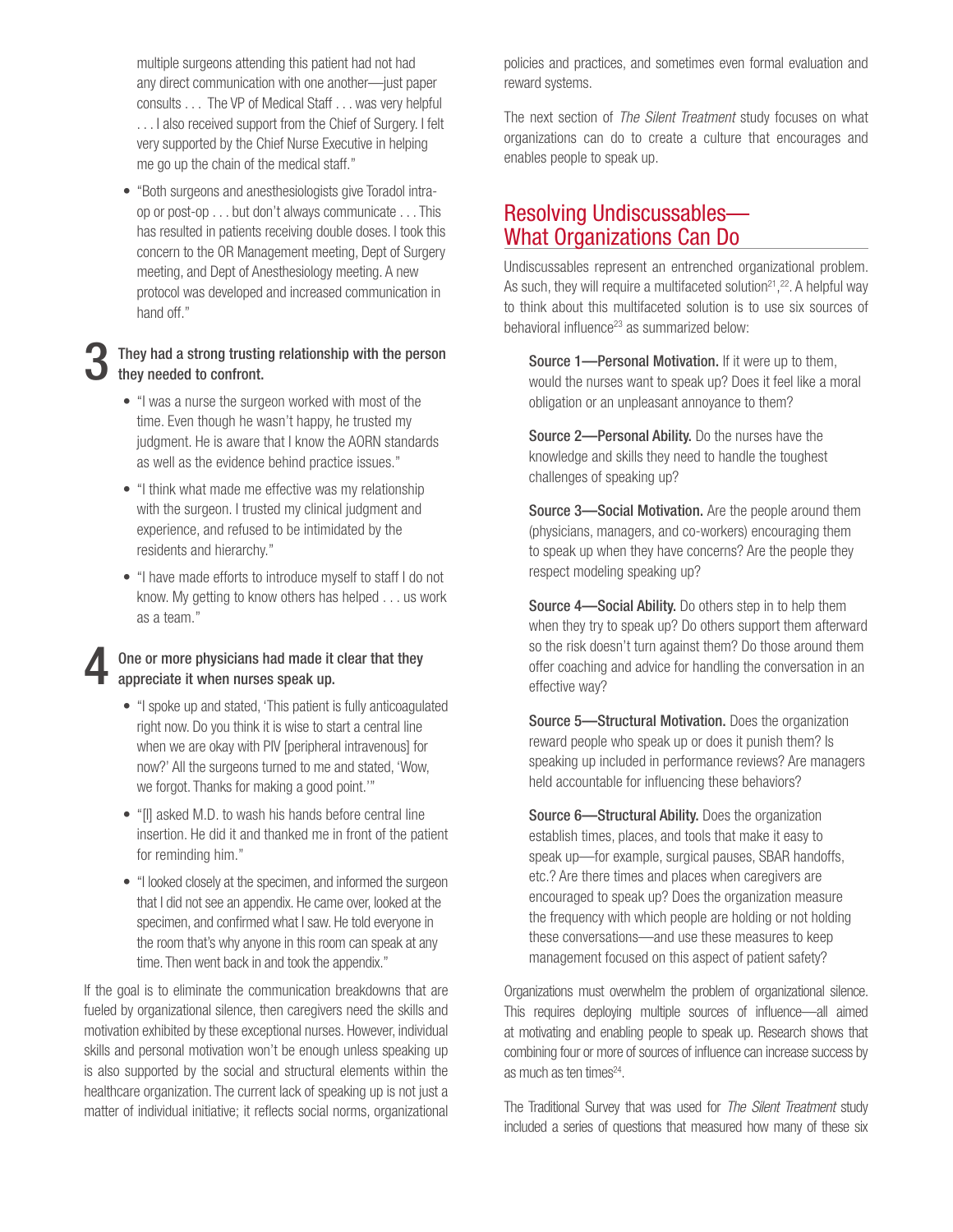sources were combined to make undiscussables discussable. For example, the following questions were used to measure Personal Ability:

- People here have the skills they need to intervene without being disrespectful.
- When people here have a concern, they know how to politely get others to stop what they are doing and listen.

The number of sources of influence an organization used predicted the concerns nurses had, the harm they saw, and their intent to leave the organization or profession. The negative correlations in table 1 below are all highly significant. They show that when hospitals employed more sources of influence nurses saw fewer dangerous shortcuts, less incompetence, and less disrespect. These nurses also saw less harm being done to patients and were less likely to consider leaving their organization or profession.

The Magnet Recognition programs<sup>25</sup> and the AACN Beacon Award for Excellence<sup>26</sup> are two national programs that encourage a multifaceted approach to improving patient care.

Although neither program specifically targets all six sources of influence, each requires that a broad range of strategies be employed in combination. The positive correlations in the table below show that hospitals that achieve Magnet Recognition or AACN's Beacon Award use significantly greater numbers of the six sources of influence. See table 2 below.

| table 2<br><b>Correlations</b> | <b>Magnet</b><br><b>Recognition</b> | <b>Beacon Award</b> |  |
|--------------------------------|-------------------------------------|---------------------|--|
| Number of Sources of           | $r = .21$                           | $r = .20$           |  |
| Influence                      | p < .01                             | p < .01             |  |

The negative correlations in table 3 below show that these multifaceted approaches are associated with fewer concerns, less patient harm, and lower intent to leave the organization or profession. While many of the correlations are significant, the associations aren't as consistent or as strong as those found with the number of sources of influence. See table 3 below.

## The Magnet Recognition

Program®, a program of the American Nurses Credentialing Center, recognizes healthcare organizations that provide nursing excellence. It is based on more than a dozen quality indicators and standards of nursing practice as defined in the 3rd edition of the ANA Nursing Administration: Scope & Standards of Practice (2009).

## The Beacon Award for

**Excellence**™, a program of the American Association of Critical-Care Nurses, recognizes excellence at the unit level where patients receive their principal nursing care after hospital admission. It is based on criteria in six categories: leadership structures and systems; appropriate staffing and staff engagement; effective communication; knowledge management and best practices; evidence-based practices and processes; and patient outcomes.

| table 1<br>Correlations              | <b>Concerns</b><br>about<br><b>Shortcuts</b> | Harm from<br><b>Shortcuts</b> | <b>Concerns</b><br>about<br>Incompetency | Harm from<br>Incompetency | <b>Concerns</b><br>about<br><b>Disrespect</b> | Harm from<br><b>Disrespect</b> | Intent to<br>Leave Job or<br>Profession |
|--------------------------------------|----------------------------------------------|-------------------------------|------------------------------------------|---------------------------|-----------------------------------------------|--------------------------------|-----------------------------------------|
| Number of<br>Sources of<br>Influence | $r = -0.24$<br>p < .001                      | $r = -0.11$<br>p < .001       | $r = -.36$<br>p < .001                   | $r = -0.14$<br>p < .001   | $r = -.35$<br>p < .001                        | $r = -.33$<br>p < .001         | $r = -0.27$<br>p < .001                 |

| table 3<br><b>Correlations</b> | <b>Concerns</b><br>about<br><b>Shortcuts</b> | Harm from<br><b>Shortcuts</b> | Concerns<br>about<br>Incompetency | Harm from<br>Incompetency | <b>Concerns</b><br>about<br><b>Disrespect</b> | Harm from<br><b>Disrespect</b> | Intent to<br>Leave Job or<br>Profession |
|--------------------------------|----------------------------------------------|-------------------------------|-----------------------------------|---------------------------|-----------------------------------------------|--------------------------------|-----------------------------------------|
| <b>Magnet Status</b>           | $r = -.07$                                   | $r = -.00$                    | $r = -0.16$                       | $r = -03$                 | $r = -.06$                                    | $r = -.04$                     | $r = -06$                               |
|                                | p < .05                                      | not signif.                   | p < .05                           | not signif.               | not signif.                                   | not signif.                    | p < .05                                 |
| Beacon Award                   | $r = -07$                                    | $r = -.02$                    | $r = -12$                         | $r = -.05$                | $r = -.10$                                    | $r = -.08$                     | $r = -.08$                              |
|                                | p < .001                                     | not signif.                   | p < .05                           | not signif.               | p < .05                                       | p < .05                        | p < .05                                 |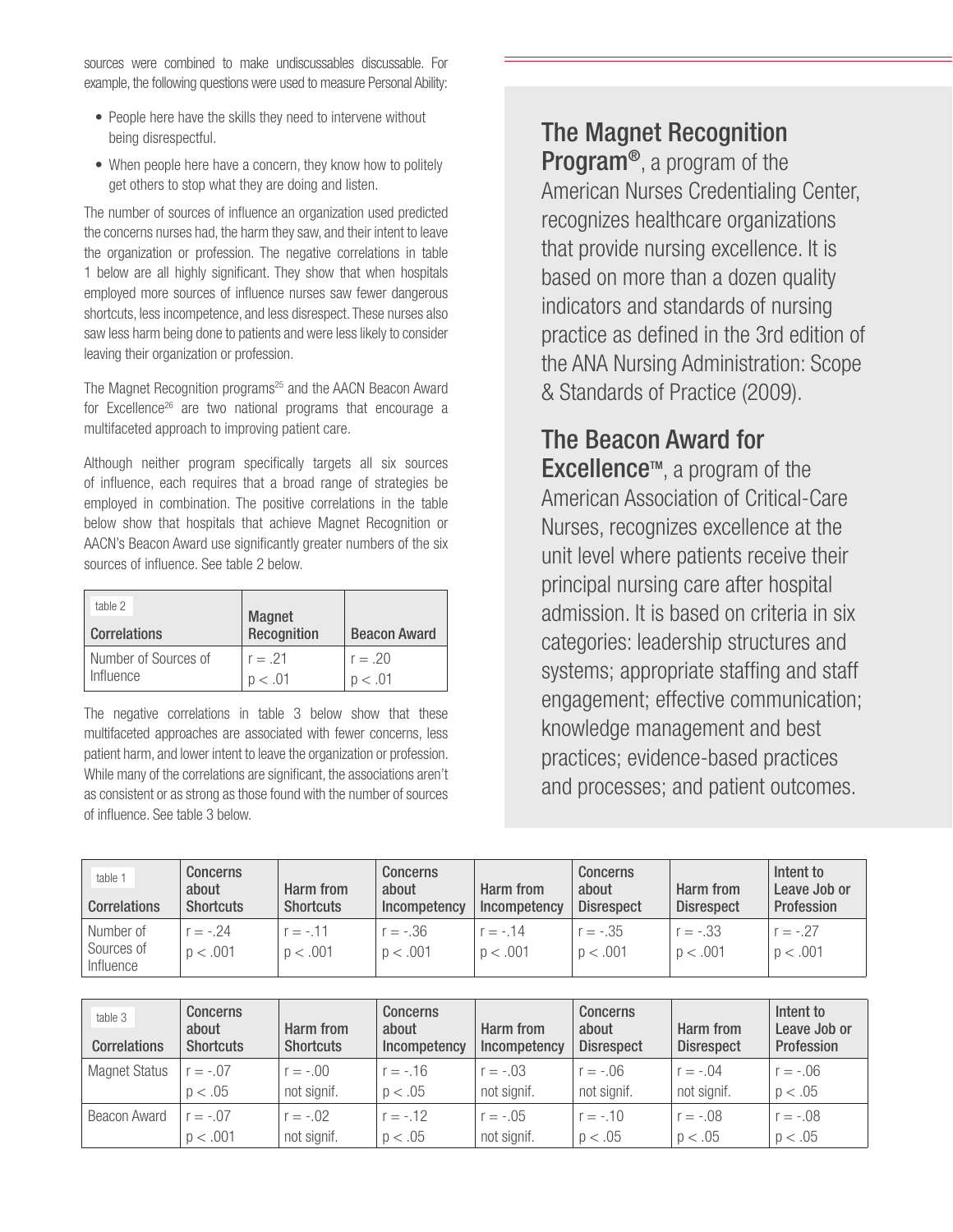### Recommendations

The results presented in *The Silent Treatment* point the way toward positive change. When healthcare organizations tackle the silence using a combination of sources of influence, they achieve substantial improvements. Below are recommendations for how healthcare organizations can use this multifaceted approach to create a safety culture where people speak up effectively when they have concerns.

**Establish a Design Team.** Enlist a small team that includes senior leaders, managers in the targeted areas, and opinion leaders among physicians, nurses, and other caregivers. This design team works with all caregivers to identify crucial moments, vital behaviors, and strategies within each of the six sources of influence described below. The design team then provides a few initial strategies within each of the six sources and helps teams in patient care areas select, modify, and create additional strategies.

2 Identify Crucial Moments. There is a handful of perfect-storm moments when circumstances, people, and activities combine to put safety protocols at risk. The design team needs to identify and spotlight these crucial moments so that people will recognize when they are in them. An example of one of these crucial moments is when the surgery schedule is pushed into the evening, and people are in a rush.

Define Vital Behaviors. People need to know what to say and do when they find themselves in these crucial moments. These are the vital behaviors that keep patients safe. Examples of vital behaviors used at Spectrum Health include:

- 200 percent Accountability. Each staff member is 100 percent accountable for following safe practices and 100 percent accountable for making sure others follow safe practices.
- Thank You. Staff members make it safe for others to hold them accountable. When they are reminded of a safety practice, they thank the other person and redouble their efforts to keep the patient safe.

**4** Develop a Playbook. Safety requires that the vital behaviors be acted on in a highly reliable way—especially during the crucial moments when they are the toughest. The most powerful way to make sure these behaviors are consistently followed is to create a multifaceted influence plan that uses all six sources of influence. This plan is captured in a playbook that can be disseminated throughout the organization.

Departments and individaul patient care areas can use this playbook as the starting point. They may adopt some of the strategies wholesale, modify others, and invent new strategies on their own. But they need to make sure they have a few strategies within each of the six sources of influence.

Below are examples of strategies that fit within each of the six sources.

Source 1-Personal Motivation. The goal is to connect to people's existing values to stimulate their passion for keeping patients safe. The most effective way to make this connection is through sharing personal experiences. The least effective way is to resort to verbal persuasion: data dumps, lectures, sermons, and rants. Examples of sharing personal experiences include:

- Physicians, nurses, and other caregivers tell stories of near misses—times when patients would have been harmed if the safety practices hadn't been followed.
- Physicians, nurses, and other caregivers share examples of times when speaking up saved a patient from harm.
- Physicians, nurses, and other caregivers tell stories of injuries—times when a shortcut might have been taken and no one spoke up, and a patient was harmed.
- Physicians, nurses, and other caregivers meet with patients who have been injured when receiving healthcare to learn about the harm and how it affected the patients.

Source 2-Personal Ability. The goal is to make sure everyone has the skills they need to be 200 percent accountable for safe practices. Design teams make the mistake of assuming people can "just do it." Effective organizations use training, have patient care areas develop their own scripts, and use role-plays that include physicians, nurses, and other caregivers. Examples include:

- Supervisors, managers, and team champions participate in formal training in how to handle high-stakes, emotional differences of opinion<sup>27</sup>.
- Patient care areas develop their own scripts. For example, "Doctor, I have a safety concern."
- Patient care areas practice these scripts with the physicians, nurses, and other caregivers they will be holding accountable.

Sources 3 and 4—Social Motivation & Social Ability. The goal is make sure people have the support they need to be 200 percent accountable for safe practices. The mistake made here is to assume that verbal support from management is enough. Effective organizations use both managers and physician champions for each patient care area. Examples include:

- Patient care areas identify the physicians who would make the best champions, and then invite them to join in. Rarely are these invitations rejected.
- Patient care areas discuss and define the champion role. They identify the forms of participation and support a patient care area requires from its champions.
- Champions meet with individuals who challenge the initiative and win them over. For example, they work with people who object to safety practices, to being held accountable, or to holding others accountable, and gain their support.

Source 5-Structural Motivation. The goal is to make sure incentives support safe practices and reward people for 200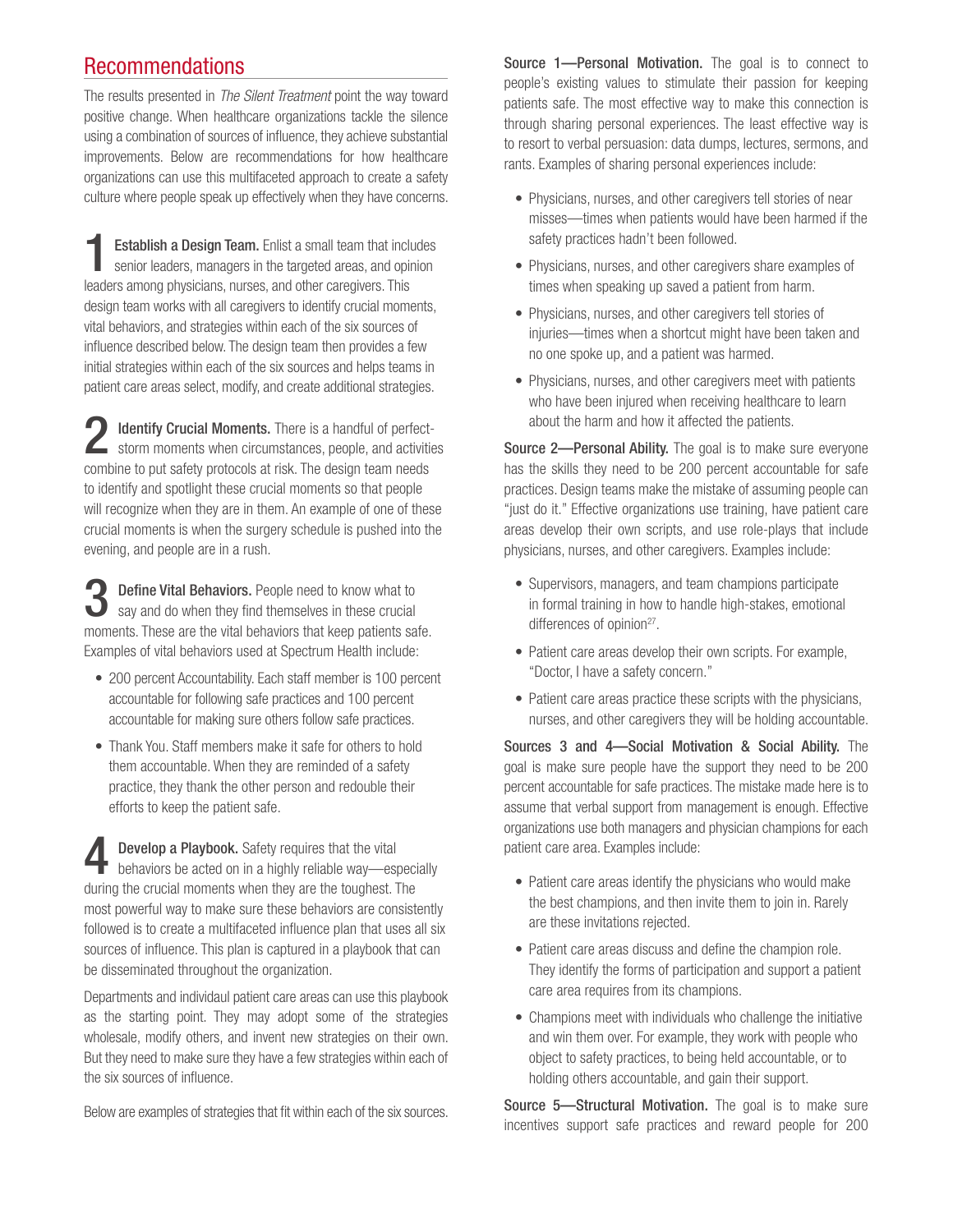percent accountability. The mistake organizations make is to forget that rewards and punishments matter. Effective organizations build incentives into performance reviews, promotions, pay, and perks and they don't shy away from using punishments when necessary. Examples include:

- Organizations create gift certificates, badges, and other small tokens to recognize and reward people for consistently following safe practices and for demonstrating 200 percent accountability.
- Organizations build safe practices into physician contracts and performance reviews.
- Organizations create a quarterly measure of the frequency with which people practice the vital behaviors area by area. They build a specific improvement goal for this measure into the accountability system of all directors and above.

Source 6-Structural Ability. The goal is to make sure there are places, times, and systems that support safe practices and 200 percent accountability. Effective safety cultures use the principles of organizational improvement to make safe practices and accountability easy and convenient. Examples include:

- Physicians, nurses, and other caregivers review safe practices to make them less cumbersome and more effective.
- Compliance is measured and tracked. These measures include quality as well as consistency, so that safe practices never degrade into box-checking exercises.
- Design teams and patient care areas create cues, reminders, and protocols to make 200 percent accountability safe and simple.
- The organization publishes quarterly data by department to keep attention focused on the vital behaviors.

The recommendations above are a starting point. The goal is to create a playbook that includes crucial moments, vital behaviors, and strategies within each of the six sources of influence. Organizations and teams can then use the ideas within the playbook to create a multifaceted plan that is tailored to their individual situation.

### **Conclusions**

*The Silent Treatment* details the success and limitations of current safety tools. Most of these tools work by warning caregivers of potential problems. But warnings only create safety when the caregiver who is warned is able to speak up and get others to act. The data in this study reveals that caregivers, including nurse managers, are often unable to accomplish this level of candor. As a result, they either clam up or blow up. They fail to have an influence; and patients are harmed.

This inability to influence extends beyond safety tools. Caregivers are often unable to speak up and resolve their concerns about dangerous shortcuts, incompetence, and disrespect. More than four out of five nurses in this study have these concerns, more than one in four have seen either shortcuts or incompetence lead to patient harm, and more than half say disrespect from others has undermined their ability to take action. Yet less than a third of these nurses spoke up in an effective way about their concerns.

The stories nurses tell about trying to speak up reveal the variety of challenges they face. Three quarters involved confronting physicians, two thirds involved standing up to a group, and half involved disrespect, threats, and anger.



Focusing on the exceptional nurses who do speak up highlights some key skills they employ. They begin by explaining their positive intent; use facts and data as much as possible; make it safe for the other person; avoid negative stories and accusations; and deflect anger and emotion. If every caregiver has these skills, it will go a long way toward resolving the problem of organizational silence.

There is cause for optimism at the organization level. Nurses today are voicing their concerns nearly three times more often than they did just five years ago. This improvement suggests that speaking up is becoming easier and more accepted within healthcare organizations.

Key programs such as the Magnet Recognition Program and AACN's Beacon Award for Excellence have contributed to this progress, most likely because they demand that organizations take a multifaceted approach to improving care. AORN also provides powerful tools one focused on Just Cultures and another on Human Factors—that can help organizations create a culture of safety. This research shows that explicitly multifaceted approaches, such as the six sources of influence, are the most predictive of success.

There were strong negative correlations between how many of the six sources of influence were employed and the incidence and harm of the three concerns. This means that combining multiple sources of influence all aimed at improving people's ability to speak up is associated with fewer dangerous shortcuts, incompetence, and disrespect, as well as with lower levels of the harm they produce.